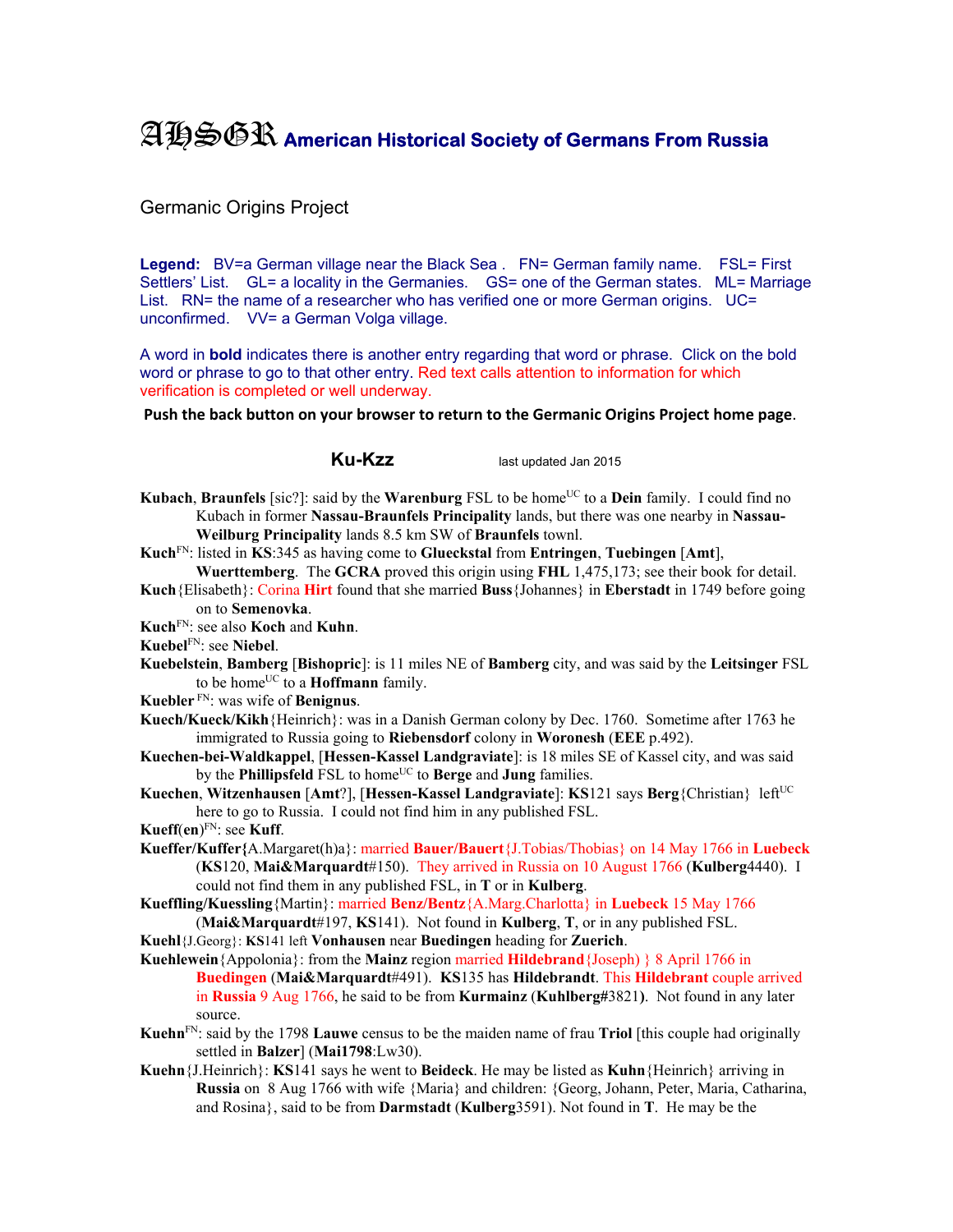**Kuehn**{Heinrich} age 81 in **Beideck** in 1798 (**Mai1798**:Bd72).

- **Kuehn**FN: said by the **Caesarsfeld** FSL to be fromUC **Bruenn**.
- **Kuehn**<sup>FN</sup>: said by the **Mueller** FSL to be from<sup>UC</sup> **Echzell**.
- **Kuehn**<sup>FN</sup>: said by the **Pfeiffer** FSL to be from<sup>UC</sup> **Aschaffenburg**.
- **Kuehn**FN: said by the **Rosenheim** FSL to be fromUC **Lommatzsch**, [**Kur**-]**Sachsen**. For a possible 1798 see **Mai1798**:Mv2486.
- **Kuehn**{Johannes}: **KS**141 says he was from **Wetterfeld** near **Gruenberg**. Not found in any other available source.
- **Kuehn**FN: also see **Kahn** and **Kuhn**.
- **Kuehne**{Charlotte Wilhelmine}: married **Hille**{J.Justius} 22 Sept 1765 in **Rosslau** 
	- (**Mai&Marquardt**#875 & **KS**141). Not found in any later source.
- **Kuehnberger**{Margaretha}: she is listed in the **Volmer** FSL (#42) as frau **Zorn**{Benedict}. **Brent Mai** says they married on 4 February 1764 in **Landau-in-der-Pfalz**, but his source does not seem to be mentioned. Go to http://cvgs.cu-portland.edu/origins/z/zorn\_volmer.cfm.
- **Kuehnberger**{Carl Ferdinand}: from **Buedingen** married **Thoermer**{Gertrauth} 18 June 1766 in **Buedingen** (**Mai&Marquardt**#700). **KS**141 & 160 have {Karl} and {Gertraud}. Not found in any later source.
- **Kuehnbold**: go to **Kuenold**.
- **Kuehne**{Charlotte Wilhelmine}: married **Hille**{J.Justius} in **Rosslau** 22 Sept 1765
	- (**Mai&Marquardt**#875). Not identified in any later source.
- **Kuehnhold**: go to **Kuenold**.
- **Kuehnholz**{J. Heinrich}FN: this family was listed in the 1798 **Stephan** census with **Mahler** as the maiden name for the wife (**Mai1798**:Sp2), but I cannot find them in any FSL.
- **Kuehnreich**{Caspar & A.Margarethe}: the Pleve version of the Stahl-am-Karaman FSL (#45b) said these were orphans living in the Seibel household.
- **Kuelmann**{J.Peter}: **KS**141 says he was from **Werdorf** near **Wetzlar**. Not found in any other available source.
- **Kuelpe**FNsee **Kilb.**
- **Kuelsheim, Bamberg [Bishopric**]: an unidentified place said by the **Dietel** FSL to be home<sup>UC</sup> to a **Zaper**/**Sapper** family. There was a place of this name within the realm of **Windsheim Imperial City**, just N of that city, 33 miles SW of **Bamberg** city.
- **Kuelthau/Kiltau**/**Kilthau**/**Kildau/Kildow**FN{Georg/J.Georg}: using LDS film #193834 Corina **Hirt** found that **Kildau** was probably born in **Einselthum** and married {A.Maria} before 1749 when the first of their 6 known children were born there. On 31 July 1766 {Georg & Anna} with 4 children arrived in **Russia,** he said to be from **Pfalz** (**Kulberg**2777). **KS**138 says he was going to **Norka**. Not found in **T**. By 20 July 1767 he & A.Maria and 3 children had settled in **Kautz** FSL #9, he said ho be from<sup>UC</sup> **Hasslock/Hassloch**, **Kurpfalz**, with one married son having settled in FSL  $#10$ In 1798 he was living still in **Kautz** while other descendants were living in **Dietel** and in **Hussenbach** (**Mai1798**: Kz30, 09, Dt79, 56, and Hs1).
- **Kuelz**<sup>GL</sup>: an unidentified place said by the **Pfeiffer** FSL to be home<sup>UC</sup> to a **Hoefner** family. Kuhlburg says the state is **Mainz**. There is a Kuelz some 34 miles W of **Mainz** city.
- **Kuembler**FN: see **Kummeler**.
- **Kuemler**: see **Kifler** and **Kraft** of **Enders**; see also see **Gumler**.
- **Kuemmel**FN{.Georg}: married **Dittmann**{AMagdalena} 9 April 1766 in **Rosslau** on 9 April 1766 (**Mai&Marquardt**#936). On 4 July 1766 {Georg & Anna} arrived in **Russia**, he said to be from **Dessau** (**Kulberg**1324). Later in 1766 they took transport in **Oranienbaum** for the **Volga** (**T**5985-5986). By 7 June 1767 **Kuemel**{Georg & Magdalena} had settled at **Boaro** FSL #44, he said to be from **Kochstedt**, **Dessau**. In 1798 they were still listed in **Boaro** (**Mai1798**:Bx27).
- **Kuemmel**FN: said by the **Koehler** FSL to be the maiden name of frau **Reisch**.
- **Kuemmel**FN: see also **Gumler** and **Kimmel**.
- **Kuemmeling**{Margaretha}: Danish records say she was wife to **Buecking**{Ambrosius} (EEE p.365, see that for more detail).
- **Kuemmerle**FN: she married **Haas** in **Glueckstahl** and was proven by the **GCRA** to be from **Stetten**, **Brackenheim** [**Amt**], **Wuerttemberg** using **FHL** 1,184,750; see their book for detail.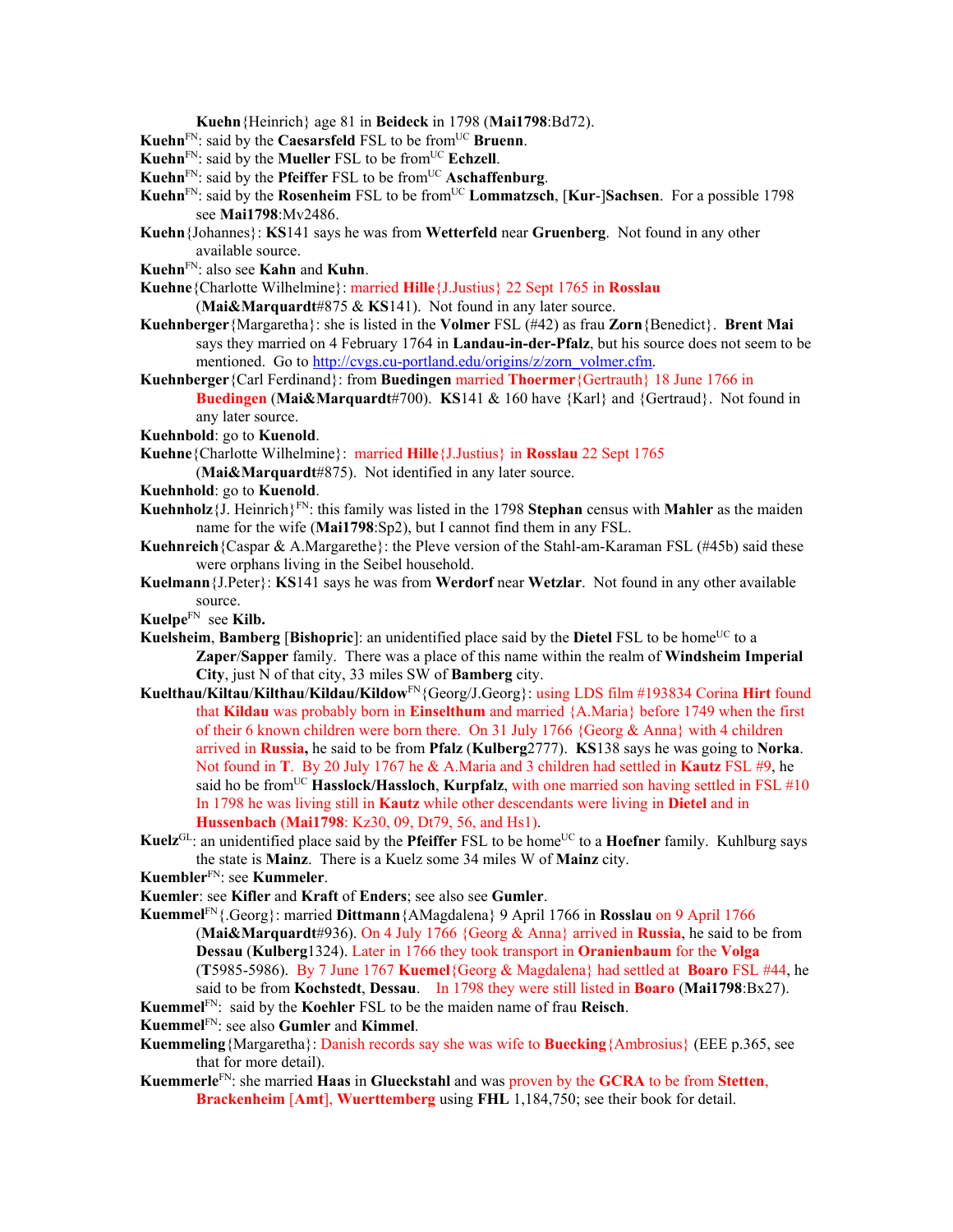- **Kuempel**FN: this family name was found recorded in **Schlitz** marriage records 1762-1767; see **Flegel** trip.
- **Kuenhausen**<sup>GL</sup>, [**Kur-**]**Sachsen**: an unidentified place said by the **Bauer** FSL to be home<sup>UC</sup> to a **Gussfeld**? family. This might be Kuhlhausen, **Sachsen-Anhalt**, some 19 miles NE of Stendal.
- **Kuenold/Kuehnold**{J.Conr.}: married **Krass**{Eliesab.} 7 March 1766 in **Buedingen** 
	- (**Mai&Marquardt**#382 & **KS**141). **KS**141 has **Kuehnhold**{Konrad}fromUC **Ruedighiem** near **Gelnhausen**. Not found in any later source.
- **Kuenstler**<sup>FN</sup>: said by the **Katharinenstadt** FSL to be from<sup>UC</sup> **Wiesbaden, Hessen**.
- **Kuentzel:** go to **Kaentzel**.
- **Kuenzler**<sup>FN</sup>: said by the **Krasnoyar** FSL to be from<sup>UC</sup> Laubach.
- **Kuenzler** FN: said by the **Ober-Monjou** 1798 census to be the maiden name of frau **Aumueller** (**Mai1798**:Om38).
- **Kueppel**: go to **Rueppel**.
- **Kueregiso**?<sup>GL</sup>, [**Kur-**]**Koeln**: an unidentified place said by the **Brabander** FSL to be home<sup>UC</sup> to a **Beil** family.
- **Kuernbach**GL, **Bretten** [**Amt**], **Baden**: is 6.5 miles NE of **Bretten** city, and was proven by the **GCRA** to have been a home<sup>UC</sup> to the **Sifferman** family before it went to **Bergdorf**. This is the same place as the following entry, but this was 50-odd years later.
- **Kuernbach Amt**, **Hessen-Darmstadt Landgraviate**: this tiny exclave of the Landgraviate was 56 miles SW of **Darmstad**t city. **Kuernbach** town itself, located 17 miles WSW of **Heilbronn** city, was the only locality in the Amt. But its ownership gave the Landgraviate the leverage to gain half interest in the **Kuernbach Condominium**.
- **Kuernbach Condominium**: had two controlling entities: **Kuernbach Amt, Hessen-Darmstadt Landgraviate** and **Gueglingen Amt, Wuettemberg** (**EEE** p.500).
- **Kuernbach**(?), **Wuerttemberg**: **EEE** p.599 said this was home to **Schwartzkopf**FN{Balthasar} who settled first in **Denmark** and then in **Doenhof** FSL #41. This surely is one of the previous three entries.
- **Kuertzel/Kruetzel**{Gottlieb}: **Anhalt-Dessau** materials report that this man having come to **Poetnitz** from **Silesia** 3 years earlier rented a place in **Poetnitz** near **Dessau** citythen sent his children out on the streets to beg, left for **Russia** in 1766 with his wife and three children (**Mai&Marquardt**#111. **KS**141 says see **Kruetzel**. Not identified in any later source.
- **Kueschauer**{J.Friederich}: married **Lesso**{Margaretha Catharina} 9 May 1766 in **Luebeck** (**Mai& Marquardt**#149). **KS**141 has {Katharina}. On 10 August 1766 he, with wife {Margaretha} and no children arrived in **Russia**, he said to be from<sup>UC</sup> **Koethen (Kulberg**4385). Not found in any later source.
- **Kuesel**<sup>GL</sup>, **Aufhaussen**: an unidentified place said by the **Katharinenstadt** FSL to be home<sup>UC</sup> to a **Kraft** family. There is one Kusel in the **Rhineland-Palatinate**, some 19 miles N of **Zweibruecken**; and two Kuesel in **Sachsen-Anhalt** NE of **Magdeburg**, one some 20 miles and one some 46 miles away.
- **Kuessling**: go to **Kueffling**.
- **Kuester**FN: see **Kister**.
- **Kuestrin**GL: this might be Kuestrin-Kietz, **Brandenburg**, some 50 miles E of **Berlin** center. See **Tuchland**.
- **Kufeldt**FN: said by the **Urbach** FSL to be fromUC **Dessow**[sic?], **Mecklenburg**. For 1798 see **Mai1798**: Sw1,3 and 5.
- **Kuff/Kueffen**FN{Catharina/Kath.}: married **Raeuscher**{Anthon} in **Luebeck** 3 Oct 1765 (**Mai&Marquardt**#20). **KS**149 has **Rauscher**{Anton} and **Kueff(en)**{Kath.}. By 27 Aug 1766 they with an infant son had settled at **Katharinenstadt** FSL #32, he said to be fromUC **Gratz, Steiermark**.
- **Kuffer**{A.Margaretha}: see **Kueffer. Kugel**<sup>FN</sup>: said by the **Caesarsfeld** FSL to be from<sup>UC</sup> **Heiligkreuzsteinach**. I could not find this family in the 1798 Volga censuses.

Kuhfeld<sup>FN</sup>: said by the Urbach FSL to be from<sup>UC</sup> Tessin(?)/Tesil, Mecklenburg.

- **Kuhl**FN: said by **Wagner1** to be the maiden name of the 1760 **Dudelsheim** bride of **Scheidt**{J.Adam} [who settled in **Moor**]; names of her parents are given.
- **Kuhl**FN: said by the 1798 **Balzer** census to be the maiden name of frau **Schneider**{Heinirch}. **Wagner1**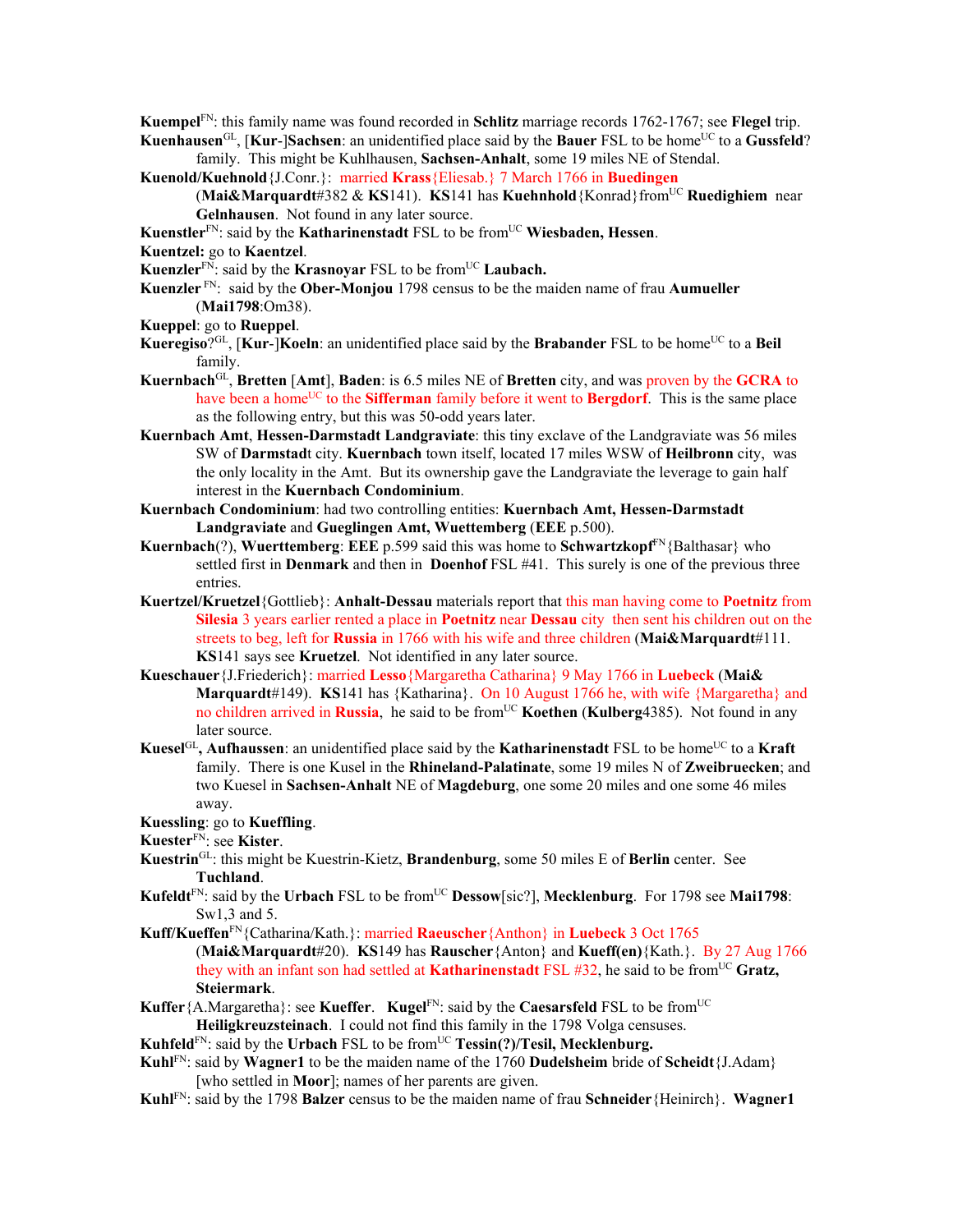concurs and names her father.

- **Kuhl/Kuehl/Kuhlen**{Christina}: fromUC **Birstein** married **Juncker**{J.Stephan} } in **Buedingen** 19 April 1766 (**Mai&Marquardt**#559). **KS**137 has **Birstein** near **Waechtersbach**, and **Kuhlen**. **KS**141 has **Kuehl**. On 29 Aug 1766 this couple with no children arrived in **Russia** (**Kulberg**3671). Not found in **T**. By 20 July 1767 he and (new?) wife {Susanna} had settled at **Krasnoyar** FSL #52. Where in 1798??
- **Kuhl**FN: said by the 1798 **Laub** census to be the maiden name of frau **Roth** (**Mai1798**:Lb12).
- **Kuhl**FN: the 1798 **Norka** census says this was the maiden name of the wife of one of the Hessian **Schaefer**s (**Mai1798**:Nr198).
- **Kuhl**{A.Maria}: the new wife of **Kaiser**{Peter} first alluded to in 1766 FSL of Norka FSL #191, which hints that she probably had been the widow of Schaefer{Heinrich}. Her maiden name, Kuhl, was given in 1798 (**Mai1798**:Nr198).
- **Kuhl**{Christina E.}: said to be the actual maiden name of **Bachman**{J.Heinrich}'s wife, which is listed as **Kel**? in **Mai1798**:Nr67.
- **Kuhl/Kuehl**{Elisabeth}: from **Hitzkirchen** daughter of the deceased {Heinrich} married **Schaeffer**{Conrad} in **Buedingen** 1 May 1766 (**Mai&Marquardt**#608). On 8 Aug 1766 this couple arrived in **Russia**, he said to be from **Isenburg** (**Kulberg**3118). Not found in any later source. **KS**141 has **Kuehl** and **Scheffer**{Konrad}. **KS**152 says **Kuhl** was from **Hitkirchen** near **Buedingen**.
- **Kuhlberg**0100: would be entry #0100 in Ivan Kulberg's Lists of Colonists to Russia in 1766, as edited by Igor Pleve, Saratov, 2010.
- **Kuhlemann**{Christoph}: go to **Kulemann**.
- **Kuhlhausen**GL: see **Kuenhausen**.
- **Kuhlhausen**, **Krzepice Amt**, **Kalisch Kreis**, **Posen Dept, South Prussia**, later **Warsaw Duchy**: aka **Herzogt**?, nka Weglowice, Slaskie, **Poland**, 11 miles W of **Czenstochau**. Found by the **GCRA** to have been associated with **Auer**, **Fischer**, **Ginger**, **Harr**, **Kirschmann**, **Klauss**, **Knoedler**, **Notz**, **Veil**, **Walz** and **Wetzler** families. See the **GCRA** book for more on these families.
- **Kuhlhausen**-**bei**-**Warschau**, **Krzepice Amt**: was nowhere near **Warsaw** and refers to the same place as the previous entry.
- **Kuhlhausen Kolonie**GL, **Iwanowice Amt**, **Suedpreussen**: an unidentified place said by the **GCRA** to have been a jumping off point for many colonists, like **Knoedler**, going to South Russia. Where Michael **Fischer** lived and held office before proceding to **Bergdorf**; see the **GCRA** book for more.
- **Kuhlmann**<sup>FN</sup>: said (no locality mentioned) by the **Kutter** FSL to be from<sup>UC</sup> **Isenburg**.
- **Kuhlmann**FN: said by the **Laub** FSL to be fromUC **Ober-Ramstadt**, **Darmstadt**.
- **Kuhlthau**<sup>FN</sup>{Just}: said by the **Norka** FSL to be from<sup>UC</sup> **Hessen** (no locality mentioned). The 1798 **Norka** census says that the family name was **Kildau** and that the maiden name of his wife was **Stebler** (**Mai1798**:Nr63).
- **Kuhlthau**<sup>FN</sup>{Nicolaus}: said by the **Norka** FSL to be from<sup>UC</sup> **Hessen** (no locality mentioned). The 1798 **Norka** census says that the family name was **Kildau** and that the maiden name of his wife was **Kratserber**? (**Mai1798**:Nr207).
- **Kuhn**FN: **Bonner** proved this the maiden name, in **Huettenegsas**, **Isenburg County**, of the mother of Herr **Zieg** who settled in **Balzer**.
- **Kuhn**<sup>FN</sup>: said by the Stumpp supplement to the **Dietel** FSL to be from<sup>UC</sup> **Darmstadt** (no locality indicated).

Kuhn<sup>FN</sup>: said by the Goebel FSL to be from<sup>UC</sup> Seligenstadt, Kurmainz.

- **Kuhn**<sup>FN</sup>: said by the **Grimm** FSL to be from<sup>UC</sup> **Friedberg** (no locality mentioned).
- **Kuhn**<sup>FN</sup>: said by the **Herzog** FSL to be from<sup>UC</sup> **Ebernburg**.
- **Kuhn/Kuehn**{Jacob/Johannes}: married **Klein**{Wilhelmine Ros.} in **Luebeck** 24 Oct 1765 (**Mai&Marquardt**#42). **KS**141 has **Kuehn**{Johannes} and the wrong year: 1766. Not found in **Kulberg** or in **T**. By 27 Aug 1766 {Jacob & Wilhelmine} had settled at **Katharinenstadt** FSL #97, he said to be from **Zurich, Schweitz** and she from **Amsterdam, Holland**. By 1798 she was a widow still living in **Katharinenstadt** (**Mai1798**:Ka51).
- **Kuhn**<sup>FN</sup>: said by the **Neidermonjou** FSL to be from<sup>UC</sup> [Wied-]Runkel [County].

**Kuhn/Kuch/Koch/Kunz**FN{Lorenz}: **T**512 & 513 record his and his wife {Anna Margreta}'s transport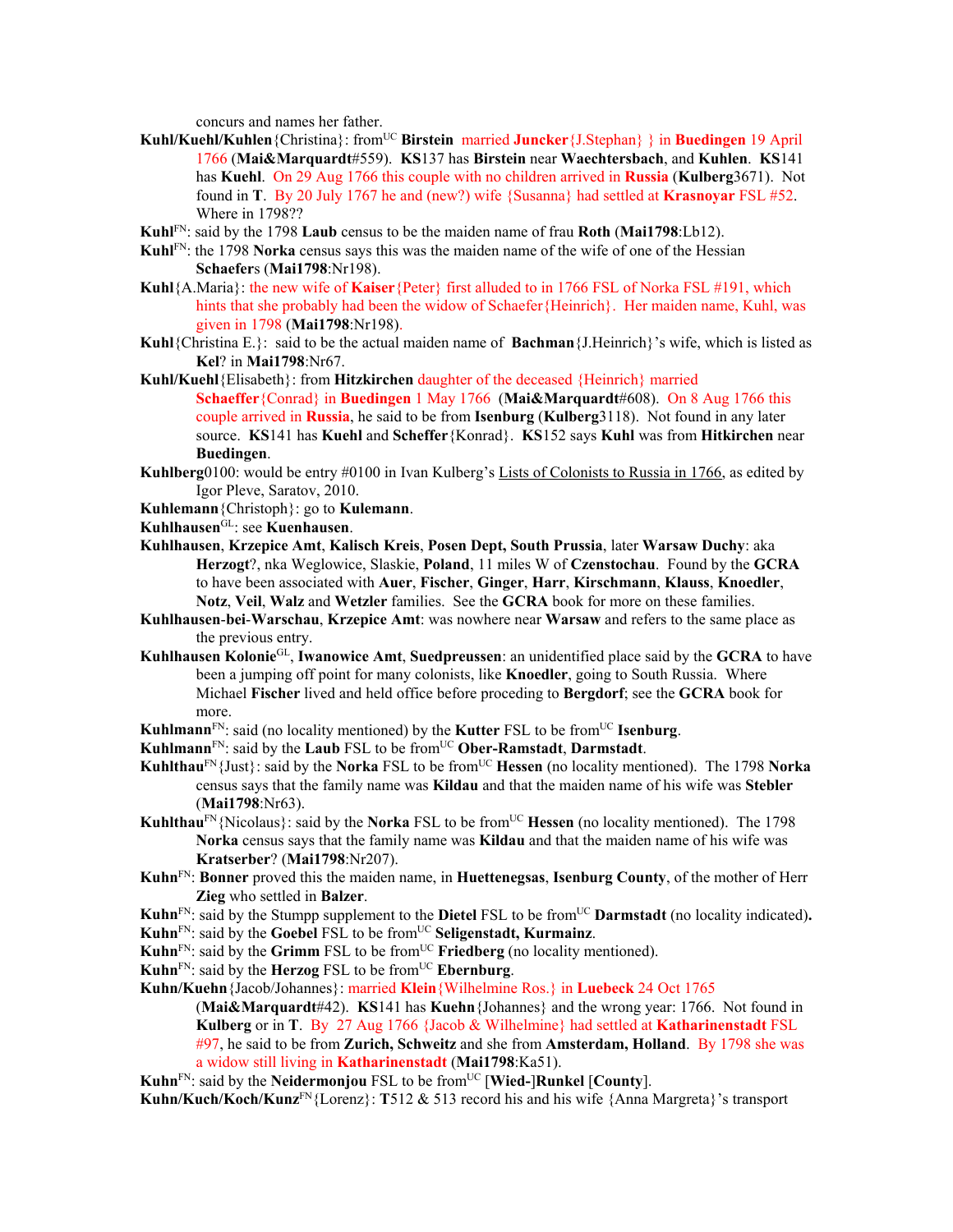from **Oranienbaum** to the **Volga** during which she died. Said by the **Norka** FSL #178 to be fromUC **Isenburg** (no locality mentioned), his wife now being {Gertrude}, who **Ruth Schulz**  identified as the **Kessel** widow of **Weitzel**{Christoph} who also had died on the trip to the **Volga**. She also found his family name spelled a **Kunz** in the 1775 census and **Kuch** in the 1768 FSL. Judy Curtis says this family name is **Koch** in the orginal Russian translation; however , it continues to be spelled **Kuhn** in all known 1798 entries (**Mai1798**:Nr41, 175 and 204).

- Kuhn {J.Heinrich}<sup>FN</sup>: said by the **Schoenchen** FSL to be from<sup>UC</sup> **Momberg**, [Hessen-Kassel] **Landgraviate**], with **Ebel** step-children in the household. For 1798 see **Mai1798**:Wm11.
- **Kuhn**{J.Georg}: said by the **Straub** FSL #53 to be fromUC **Neukirchen**, **Nassau**-**Weilburg** [**Principality**]. For 1798 see **Mai1798**:Sr18. This man from UC **Neukirchen, Nassau-Weilburg** married **Moser**{E.Margaretha} 21 April 1766 in **Friedberg** (**Mai&Marquardt**#325).
- **Kuhn**FN: also see **Kaun** and **Kuehn**.
- **Kuhnle**FN: the **GCRA** established that this was the maiden name of the second frau **Gugle** of **Bergdorf** and, using **FHL** 1,056,991, that she was from **Endersbach**, **Waiblingen** [**Amt**], **Wuerttemberg**. See the **GCRA** book for a bit more detail.
- **Kujak**FN: said by the **Koehler** FSL to be the maiden name of frau **Bruhl**.
- **Kukkus**FN: said by the **Kukkus** FSL to be fromUC **Alsbach, Kurpfalz**.
- **Kukkus**VV (aka **Neubrabant, Neu-Brabant, Volskoye, Wolskoje**) is a Lutheran German village on the eastern side of the Volga. Its FSL has been published in Pleve, Einwanderung ..., vol.II, pp.463-473. According to it, the first settlers were from the following places with the family names shown here in parens. The numbers after the family names are the household numbers from the FSL:
	- from **Albig**, **Kurpfalz**: (**Boos**16, **Gaul**15);
	- from **Allendorf**, [**Solms-**]**Braunfels** [**Principality**]: (**Gerlach**8, **Johannes**33, **Stahl**28, **Volk**29);
	- from **Alsbach, Kurpfalz**: (**Kukkus**1, **Reitz**25);
	- from **Asslar**, [**Solms-**]**Braunfels** [**Principality**]: (**Forschauer**47);
	- from **Bechlingen**, [**Solms-**]**Braunfels** [**Principality**]: (**Becker**5,31,37, **Isheim**7);
	- from **Biskirchen**, [**Solms-**]**Braunfels** [**Principality**]: (**Busick/Busek**49, **Engelmann**32,
	- **Klapper**/**Klepper**49, **Schwab**30, **Schweizer**11);
	- from **Boddin**, **Brandenburg**: (**Mell**20);
	- from [**Solms-**]**Braunfels** [**Principality**]: (**Gerhard**26);
	- from **Bueblingshausen**, [**Solms-**]**Braunfels** [**Principality**]: (**Reinhard**34);
	- from **Dierdorf**, **Nassau**: (**Berger**40, and possibly **Gruenwald**40a);
	- from **Ennerich**, **Runkel**: (**Ilberg?/Ulberg**45);
	- from **Ettringen**, [**Solms-**]**Braunfels** [**Principality**]: (**Seib**13);
	- from **Hachenburg**, **Kurpfalz**: (**Kaun**?/**Kuhn**10);
	- from **Hanau**: (**Ohl**51, **Pohl**70);
	- from **Hessen**: (**Albrecht**21);
	- from **Hirschhausen**[sic]: [**Solms-**]**Braunfels** [**Principality**]: (**Debus**3, **Goetz**2, and perhaps **Muen**?2a);
	- from **Holzhausen**, [**Solms-**]**Braunfels** [**Principality**]: (**Kloss**50);
	- from [**Kroeffelbach**, **Solms-Braunfels Principality**]: (**Busick/Busek**49,**Goetz**2);
	- from **Kurpfalz**: (**Jaeger**4);
	- from **Lehnheim**(?), [**Solms-**]**Braunfels** [**Principality**]: (**Schinckel**46);
	- from **Loehnfeld**/**Lengfeld**, **Kurpfalz**: (**Hoefner**23, **Maser**/**Maaser**24, **Schaefer**22, and maybe **Houg**?23a);
	- from **Maastricht, Holland**: (**Bakler**70);
	- from **Marbach**(?), **Isenburg**: (**Wetter**44);
	- from **Niederbiel**, [**Solms-**]**Braunfels** [**Principality**]: (**Mittelhof**36);
	- from **Niedershausen**(?), [**Solms-**]**Braunfels** [**Principality**]: (**Mueller**17);
	- from **Niederweiler**, **Baden-Durlach**: (**Weigand**43);
	- from **Raubach**, **Isenburg**: (**Hergenroeder**19);
	- from **Rohrbach**, **Kurpfalz**: (**Herzog**6);
	- from **Selzen, Kurpfalz**: (**Rosenthal**18);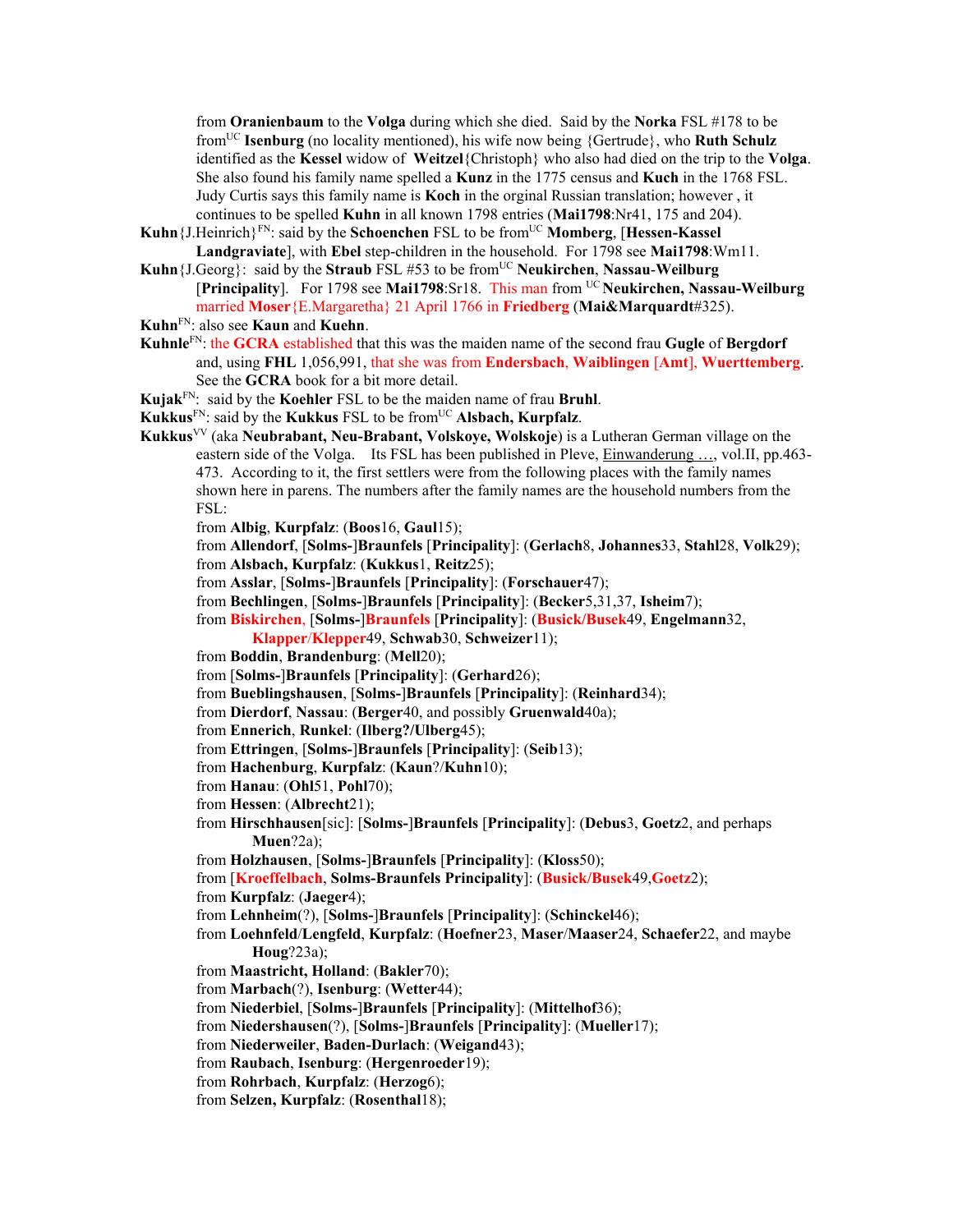from **Soerth**(?), **Baden-Durlach**: (**Hertel**42);

from **Tanhalzen**(?), [**Solms-**]**Braunfels** [**Principality**]: (**Dittenbier**50b);

from **Ulm**(?), [**Solms-**]**Braunfels** [**Principality**]: (**Weber**35);

from **Vechta**: (**Esslau**69);

from **Wenings**(?), **Isenburg**: (**Krumm**38);

from **Weilrod**(?), [**Solms-**]**Braunfels** [**Principality**]: (**Feil**48);

from **Werdorf**(?), [**Solms-**]**Braunfels** [**Principality**]: (**Heinrich**39, **Kuhlmann**14);

from **Wiesbaden, Nassau**: (**Goetz**41);

from **Worms**: (**Heiland**12);

from **Zeiskam**, **Kurmainz**: (**Baum**50a).

**Kulaly**VV: a variant of the Russian name for **Schwab**VV.

**Kulberg**: see **Kuhlberg**.

**Kulemann/Kuhlemann**{Christoph}: he was from **Horstdorf** and may have gone to **Russia** 

(**Mai&Marquardt**#1110). **KS**141 has **Kuhlemann**. Not found in any later source.

- **Kulm**<sup>GL</sup>: an unidentified place said by the **Paulskaya** FSL to be home<sup>UC</sup> to a **Hermann** family. Kuhlberg said this was in **Ansbach**. There were some 11 Kulms in the Germanies, but none that I can find on lands that had been that of **Ansbach Margraviate**.
- **Kulm**BV, **Bessarabia**: aka **Culm**, nka Podgornoye. Founded in 1815, 67 miles S of Kischinev the Bessarbian capital, and 67 miles N of Akkerman the district capital on the Black Sea.
- **Kulmitz**<sup>GL</sup>: Culmitz is some 24 miles NNE of **Bayreuth** city, and said by the **Louis** FSL to be home<sup>UC</sup> to a **Hamalka** family.
- **Kultz** in the **Ober Pfalz**: is 43 km ESE of **Amberg** and 6 km SSE of **Oberviechbach**, both in **Bavaria**. Aka **Kulz**.

**Kulz-bei-Oberviechbach**: is 6 km SSE of **Oberviechtach**.Also **Kultz**.

Kulz ueber Oberviechbach: is 6 km SSE of Oberviechtach and said by the Boaro FSL to be home<sup>UC</sup> to a **Gulder** family.Also **Kultz**.

**Kulz-bei-Oberviechbach**GL: is some 3 miles SE of **Oberviechtach** (not **Oberviechbach**), **Bavaria**,

**Kulzfeld**<sup>GL</sup>: an unidentified place said by the **Galka** FSL to be home<sup>UC</sup> to a **Steinert** family.

**Kulzfeld**(?)<sup>GL</sup>, **Heilbronn**: an unidentified place said by the **Dobrinka** FSL to be home<sup>UC</sup> to a **Hafele** family. As nearly as I can tell, all of the lands **Heilbronn** controlled were within a few miles of the city.

**Kumba**?: listed in the 1798 **Seelmann** census (Sm57) but I could find this family name in no FSL.

**Kumler**<sup>FN</sup>: said by the **Kamenka** FSL to be from<sup>UC</sup> **Freistadt**, **Pfalz.** 

**Kumler** FN: see **Kummeler**.

**Kummel**? $F_N$ : said by the **Katharinenstadt** FSL to be from<sup>UC</sup> **Waserschlech**(?).

Kummeler/Kumler/Kuembler<sup>FN</sup>{Christian}; Lutheran, from<sup>UC</sup> Schoenbereg Amt, Erbach County, arrived at **Fridericia, Juetland Royal Province** in May 1760. In January 1765 with wife {A.Barbara} and 4 children he last reregistered in **Denmark**. By May 1766 they had arrived at **Kronstadt** and in **Oranienbaum** in August 1766 he signed a pledge to settle in **Hirschenhof**  colony in **Latvia** (**EEE** p.493).

**Kummeler**FN: see also **Gumler**.

- **Kummer**FN: see **Kaemmer**, **Kommer** and **Krimer**.
- Kummerhausen(?)<sup>GL</sup>, was an unidentified locality which according to the Frank FSL was in the state of **Nuernberg** and was home<sup>UC</sup> to a **Saalmeier** family.

**Kummersheimer** $\overline{FN}$  said by the **Kautz** FSL to be from  $\overline{UC}$  **Mutterstadt**, **Kurpfalz**.

**Kump**{Konrad}: **KS**141 says he was from **Hirzenhain** near **Dillkreis**. No further information.

**Kumpallo**<sup>FN</sup>: he was said by the **Louis** FSL to be from<sup>UC</sup> **Bernkastel**, **Kurtrier** and his wife to be from **Meisenheim, Zweibruecken**. There was a **Schaefer** stepson living in the household.

**Kumpelstadt** $(?)^{GL}$ : an unidentified place said by the **Boaro** FSL to be home<sup>UC</sup> to a **Reinhard** family. **Kumpf**FN: this family name was found recorded in **Schlitz** marriage records 1762-1767; see **Flegel** trip. **Kumpfen/Kumpf**{A.Margaretha}: from **Schlitz** married **Blum**{Johannes} in **Schlitz** 22 July 1766

(**Mai&Marquardt**#737). Not found in **Kulberg** or **T**. Mai&Marquardt guessed that they se*ttled in Norka; I think it much more likely that they were the couple that in August 1767 settled in* **Boregard** FSL #50 intitally recorded there as **Blun**, saying he came from<sup>UC</sup> Goettingen.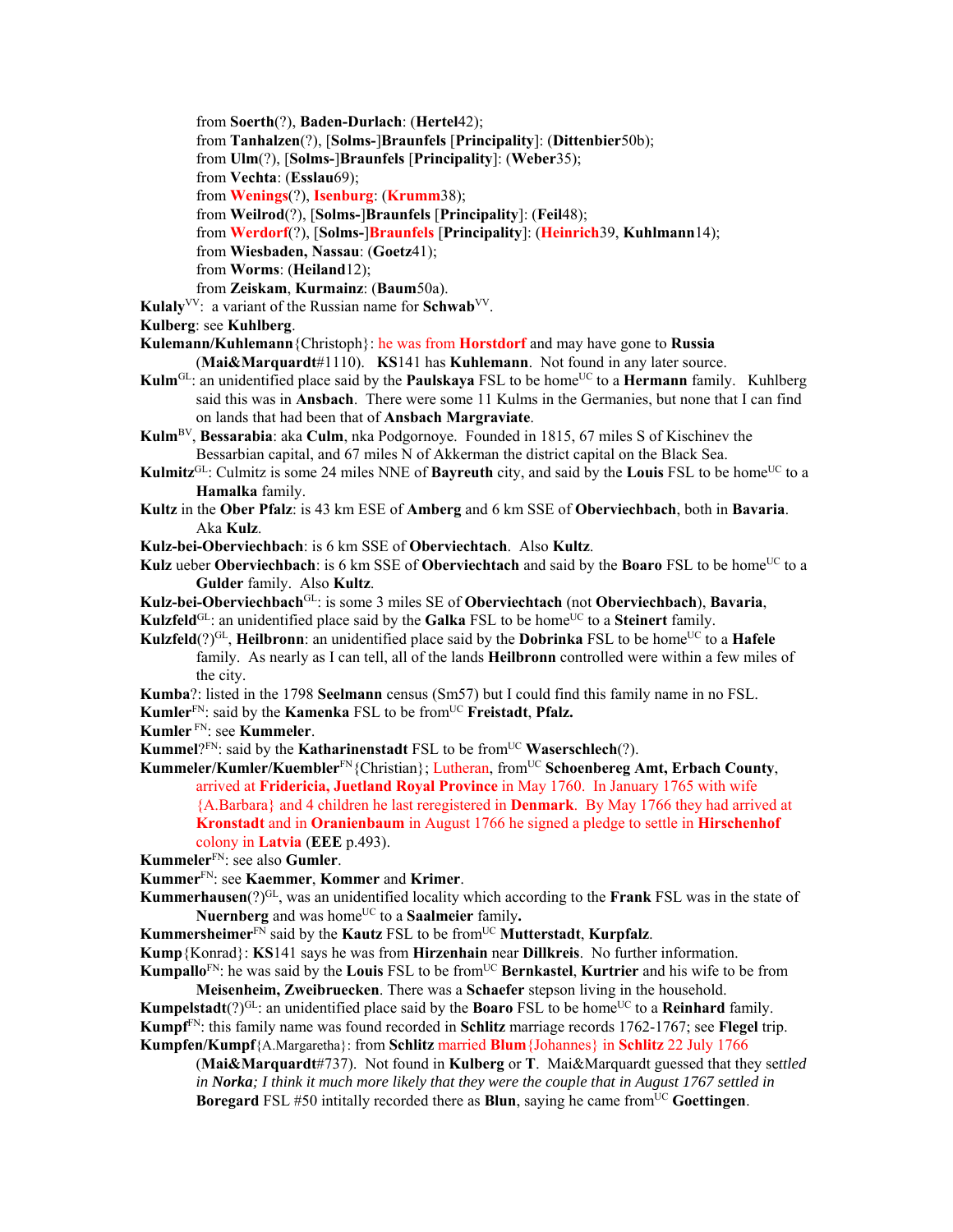- **Kumringer**{J.Jacob}: married **Gnibo**{M.Louise} 9 May 1766 in **Rosslau** (**Mai&Marquardt**#967). **KS**141 has {Jakob}, Guibo{Luise} and (mistakenly) 1765. Not found in any later source.
- **Kunau**{Jacob}: married **Wilck**{A.Margaretha} both of<sup>UC</sup> Buebesheim<sup>UC</sup> 16 April 1766 in Buedingen (**Mai&Marquardt**#520). **KS**141 has {Jakob} and **Biebesheim** near **Gross-Gerau**. **KS**161 has **Biebelsheim**. On 22 July 1766 {Jacob & Anna} with a 19yr-old servant girl in Russia, he said to be from **Frieberg** (**Kulberg**2385). Not found in **T** or in any published FSL. By 1798 he had died, having lived in **Grimm**, and his remarried widow {A.Margaretha} as wife of **Kuhlmann**{Johannes}; at the time of this census her married son **Kunau**{Peter} was working in **Huck** (**Mai1798**:Kt03).
- **Kunbach** $(?)^{GL}$ , **Pfalz**: an unidentified place said by the **Katharinenstadt** FSL to be home<sup>UC</sup> to a **Werner** family.
- **Kundenschburg**?<sup>GL</sup>, **Hessen-Kassel**: an unidentified place said by the **Laub** FSL to be home<sup>UC</sup> to a **Kohl** family.
- **Kunerot**(?)GL, was an unidentified locality which according to the **Frank** FSL was in the state of **Isenburg** and was home<sup>UC</sup> to a **Ruppel** family.
- **Kunkel**<sup>FN</sup>: said (no locality mentioned) by the **Kutter** FSL to be from<sup>UC</sup> **Isenburg**.
- **Kunkel**{ $J.Georg$ }: said by Recruiter Beauregard's list to have been from<sup>UC</sup> Leibi (Lk120). For 1767 see **T**2963-2966, Not found in any FSL and I could not find them or any likely descendant associated with any **Volga** colony.
- **Kunkel**{J.Michael}: **KS**141 says he came from either **Bieber** or **Lohraupton** near **Gelnhausen**. No further information found.
- **Kunkel**{Johannes}: said by Recruiter Beauregard's list to have been from<sup>UC</sup> Leibi (1). Not found in any FSL and I could not find them or any likely descendant associated with any **Volga** colony.
- **Kunsonheim**(?)<sup>GL</sup>, **Wittenberg**: an unidentified place said by the **Bauer** FSL to be home<sup>UC</sup> to a **Schlotterbeck** family.
- **Kunssman**FN: see **Kunzmann**.
- **Kunst**FN: see **Kunz**.
- **Kuntersbleim**?<sup>GL</sup>, **Leidinsk**?: said by the **Enders** FSL to be home<sup>UC</sup> to a **Britenfeld**? Family.
- **Kuntz**{Georg}: in 1798 he, age 42, was in **Basel** (**Mai1798**:Bs35) as the husband of **Haas**{A.Maria} age 43, formerly the widow of **Macheleit**.
- **Kuntz**<sup>FN</sup>: said by the **Ober-Monjou** FSL to be from<sup>UC</sup> Arfurt,[Kurtrier]. For 1798 see Mai1798:Om1, 48, 74, Zg9).
- **Kuntz**FN: said by the **Preuss** FSL to be fromUC **Mainz**.
- **Kuntz**FN: this family name was found recorded both in **Herborn** and in **Kroppach** marriage records 1762- 1767; see **Flegel** trip.
- **Kuntz**FN: also see **Kunz**.
- **Kuntzmann** FN: see **Kunzmann**.
- **Kunverskikhene**<sup>GL</sup>, Laubach County: said by the Walter FSL to be home<sup>UC</sup> to a Sommer family. This place is identified by the **Walter Research Group** as **Gonterskirchen**.
- **Kunz**FN: said by the **Boregard** FSL to be fromUC **Fanhausen**? or **Freihausen**?. Spelled **Kuntz** in 1798 (**Mai1798**:Zr11,12).
- **Kunz**FN: said by the **Graf** FSL to be fromUC **Kail, Kurpfalz**. Later spelled **Kunst** (**Mai1798**:Gf42) and possibly **Kuntz**(Lz23)??.
- **Kunz**<sup>FN</sup>: said by the **Graf** FSL to be from<sup>UC</sup> **Luxembourg** (no locality mentioned). For a possible 1798 see **Mai1798**:Lz23.
- **Kunz**FN: said by the **Jost** FSL to be fromUC **Winterbach**, **Schwaben**. In 1798 the name was spelled **Kunst** (**Mai1798**:Jo16).
- **Kunz**<sup>FN</sup>: said by the **Neidermonjou** FSL to be from<sup>UC</sup> **Philippstein**.
- **Kunz**FN: also see **Kuhn**.
- **Kunzdorf**?, **Luxembourg**: an unidentified place said by the **Brabander** FSL to be home<sup>UC</sup> to a **Weber**{Peter} family.
- **Kunzelmann**FN: said by the **Leitsinger** FSL to be step-sons in the **Mainz** household. I could not find them in the 1798 Volga censuses.
- **Kunzenhauszer/Kunstenhausen/Kunzhausen**{Philipp Jak./Phillip Jakob}: son of the deceased soldier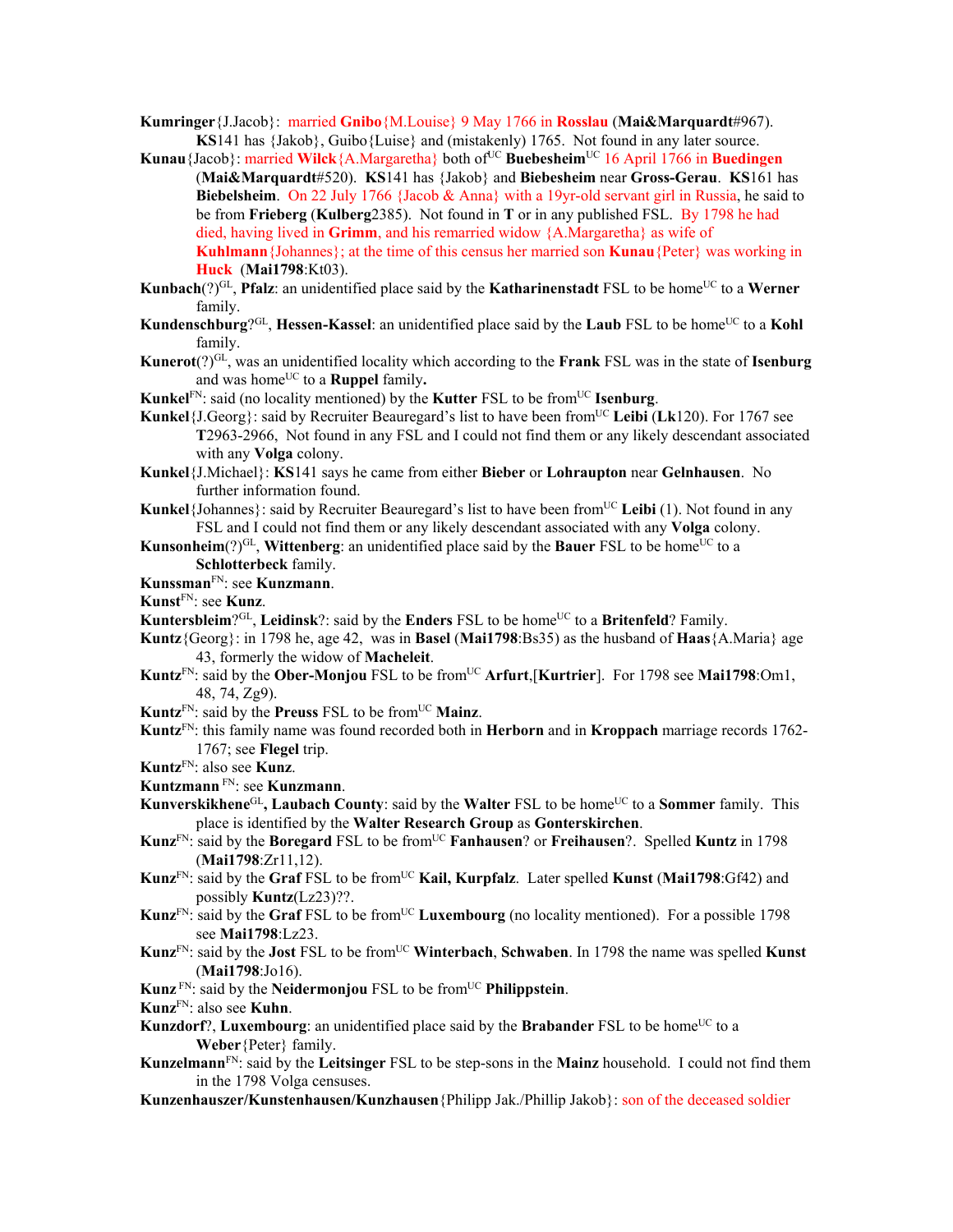{J.Jak.} fromUC **Augsburg** married **Klein** {Eva Rosina} in **Woehrd** 10 April 1766 (**Mai&Marquardt**#768 and **KS**149). He was a witness at the 14 April 1766 **Woehrd** wedding of **Greiffenstein** and **Linert** (**Mai&Marquardt** note #763). **Kunstenhausen**{Jacob & Eva} arrived in **Russia** 4 July 1766, he said to be from <sup>UC</sup> **Augsburg** (**Kulberg**1968). Not found in **T**. **Kunzhausen**{Jacob} and wife {Elisabeth} by 5 July 1767 has settled at **Jost** FSL #25, he said to be fromUC **Ulm/Usaurea?**, **Schwaben**. I could not find this family in the 1798 Volga censuses.

**Kunzhausen**GL, **Anspach**: see **Gunzenhausen**? **Ansbach**.

- Kunzmann/Kunsmann/Kuntzmann<sup>FN</sup>{Johannes}: of Reformed faith, from<sup>UC</sup> Weinheim city, **Heidelberg Oberamt, Kurpfalz**, arrived at **Fridericia, Juetland Royal Province** in May 1760. In April 1763 with wife and 5 children he asked permission to leave **Denmark** (**EEE** p.494). By July 1765 they ahd settled in **Anton** FSL #35 which said he was fromUC **Heidelberg Oberamt**, **Kurpfalz**. Spelled **Kuntzmann** in 1798 (**Mai1798**:An22, 24, 38, Br67.
- Kunzmann/Kunsmann/Kuntzmann<sup>FN</sup>{Philipp}: of Reformed faith, from<sup>UC</sup> Weinheim city, Heidelberg **Oberamt, Kurpfalz**, arrived at **Fridericia, Juetland Royal Province** in May 1760. In April 1763 with wife and 2 children he reregistered last in **Denmark** (**EEE** p.494). By Aug 1766 they had settled in **Schaefer** FSL #35 which said he was from<sup>UC</sup> Weinheim, Kurpfalz. In 1788 and 1798 spelled **Kuntzmann** (**Mai1798**:Mv2517, Rh6(where the wife's maiden name was given as **Kraft**) and Sw14).

**Kupe**?FN: said by the 1798 **Boregard** census to be the maiden name of frau {Friedrich}**Baumann**. **Kuppel** : go to **Rueppel**.

Kuptsov<sup>VV</sup>: see Beker's Khutor.

**Kurbayern**GS: was the country controlled by the Elector/Grand Duke of **Bavaria**.

**Kurbburg** $(?)^{GL}$ , see **Kirburg** $(?)$ .

**Kurber** FN: **Koerber.**

- **Kurbrandenburg**GS: the **Brandenburg Electorate**, controlled in the 1760s by the Kingdom of **Prussia**. **Kurbraunschweig**GS: (the English name is Electoral Hannover) was a very large country, often refered to simply as "Hannover" and somewhat loosely controlled 1714-1837 by the English kings who
	- were of the House of Hannover. These extensive lands stretched S from the North Sea and lower Elbe (just E of Hitzacker) to the drainage areas of the Alter river and the lower Leine and lower Weser rivers. It was easily ten times the size of the **Braunschweig Duchy**.
- **Kurfuerstentum Hannover**GS: is **Kurbraunschweig**.

Kurfuerstentum Pfalz<sup>GS</sup>: is a longer form of **Kurpfalz**.

- **Kurkoeln**GS: was the term applied to the extensive lands controlled by the Elector of **Koeln**, aka **Cologne**. These lands stretched from **Holland** south mostly, but not exclusively, in a wide band along the W bank of the Rhine river towards **Coblenz** on the S. Usually referred to simply as **Koeln** or **Cologne**.
- **Kurland Duchy**GS: (aka **Courland**) an independent country in what is now Latvia, then controlled by a German elite with most everything but farming totally in German hands. Its capital was **Mitau**. It was absorbed by Russia in 1795. Said (no locality indicated) by the **Grimm** FSL to be home<sup>UC</sup> to a **Engel** family.

**Kurle**FN: see **Kurrle**.

- **Kurmainz**GS: was the name applied to the scattered lands controlled by the archbishop-princes of **Mainz**, electors of the Holy Roman Empire. These, at various times, included **Mainz** city, lands south of the city, lands around **Bingen** (west of **Mainz** city at the bend of the Rhine), a long, narrow slice northeast of the city up to **Koenigsstein** in **Hesse**, and extensive lands in **Hesse** east from **Seligenstadt** on the north and from **Heppenheim** on the **Bergstrasse** on the south, and much more. Said (no locality indicated) by the **Dehler** FSL to be home<sup>UC</sup> to **Faeling**? and **Schneider** widows. Said (no locality mentioned) by the **Keller** FSL to be home<sup>UC</sup> to a **Jbel** family.
- [**Kur**-]**Mainz**GS: (no locality was mentioned in the following references): said by the **Neidermonjou** FSL to be home<sup>UC</sup> to Goebel, Neff, and Sack families. Said by the Reinhard FSL to be home<sup>UC</sup> to frau **Rolof**. Said by the the **Rohleder** FSL to be home<sup>UC</sup> to **Paul**{Michael}, {PeterAnton}, and **Walter** families, as well as to the wives of **Mohr**{Nikolaus} and **Rohleder**{J.Konrad}.
- **Kurmann**<sup>FN</sup>: said by the **Seelmann** FSL to be from<sup>UC</sup> **Steinfeld**, **Elsass**. I did not locate them or any descendants in **Mai1798**.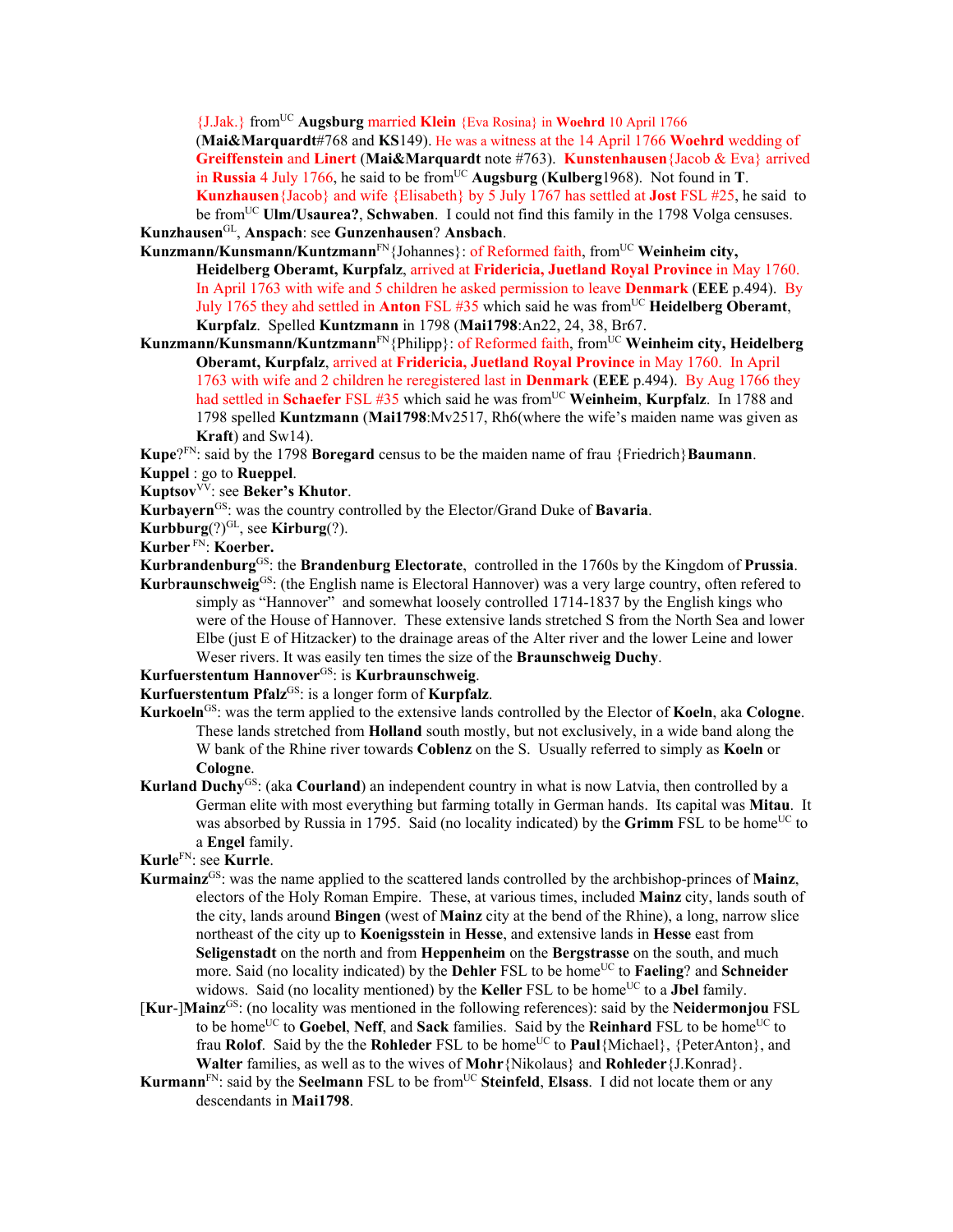- **Kurpfalz**GS: (**Kurfuerstentum Pfalz** is a longer form, and it is sometimes shortened to just **Pfalz**) from 1708 (there is a great deal of earlier history too) to 1778, these were the lands of the Palatinate Elector which extended W of the Rhine river and Sof **Bingen** town, then SE in a scattered way E across the Rhine not quite as far as the city of **Heilbronn**, having its broadest holdings in the lower Neckar river valley. West of the Rhine, there usually were 12 Kreis (districts): **Alzey**, **Bacharach**, **Frankenthal**, **Germersheim**, **Lauterecken**, **Lautern** (aka **Kaiserlautern**), **Kreuznach** (aka Bad Kreuznach), **Neustadt-an-der-Weinstrasse**, **Oppenheim**, **Simmern**, **Stromberg**, and **Veldenz**. In 1778 Kurpfalz was absorbed into **Bavaria** and was then known as **Rheinpfalz**.
- **Kurpfalz**GS: *None of the following references mentions a locality*: said by one or both versions of the Balzer FSL to be home<sup>UC</sup> to Bauer, Blitz, Busch, Busick/Busiek, Decker, Eichner, Geist, **Gropp, Haupt**?**, Heckmann, Heft, Herzog, Hoffmann, Huber, Kolb, Ritter, Robertus, Scheck, Spaeth, Steinepreis/Steinpreis,** and **Stoehr** families. Said by the Pleve version of the **Balzer** FSL to be home<sup>UC</sup> to **Merkel** and **Scheck** families; the Stumpp version says **Pfalz**. Said by a **Luebeck** ML to be home<sup>UC</sup> to a **Schmidt** woman who in 1765 married a **Koenig** man; they settled in **Boregard** (Mai&Marquardt#1176). Said by the **Doenhof** FSL to be home<sup>UC</sup> to **Andres**, **Bauer**, **Becking**, **Eichhorn**, **Gomer**, **Queissner**, **Schenkel**, **Stoll**, and perhaps **Hack** families. Said by the **Hoelzel** FSL to be home<sup>UC</sup> to a **Habetitz** family. Said by the **Huck** FSL to be homeUC to **Bohl**, **Frei, Herr**?**, Leinschmidt, Scheuermann/Schermann**?**, Schneider, Schwabauer**, and **Strupp** families; in addition a **Hein** orphan was living the **Frei** s and may have been from **Kurpfalz** too. Said by the **Enders** FSL to be home<sup>UC</sup> to a **Kraft** family. Said by the **Kukkus** FSL to be home<sup>UC</sup> to a **Jaeger** family. Said by the **Kutter** FSL to be home<sup>UC</sup> to a **Kraemer** family.
- **Kurpfalz**GS: *None of the following references mentions a locality*: said by the **Leitsinger** FSL to be home<sup>UC</sup> to a **Fritzmann** family. Said by the **Messer** FSL to be home<sup>UC</sup> to **Beckel**, **Lorenz**, **Meiserling**, **Meng**, **Messer**, **Schmall**, **Schmidt**, **Schwan**, **Weber**, and possibly **Brauer**, **Just** and **Schulz** families. Said by the **Moor** FSL to be home<sup>UC</sup> to **Bender**, **Bickert**, **Eberhardt**, **Guwst**?, **Hehn**, **Moor**, **Scherf**, **Schneider**, **Schremser**, **Wagner**, **Zeltenreich**, **Zimmermann**, and possibly **Bamberger**, **Hubert**, and **Stelwa**? families. Said by the **Neidermonjou** FSL to be home<sup>UC</sup> to a **Harer** family. Said by the **Norka** FSL to be home<sup>UC</sup> to **Bruu**[**Brun/Bruhn**], **Jacoby**, **Jeder**[**Soeder/Seder**], **Pekar**, and **Rothau**[**Rotau/Rodau**] families. Said by the **Schuck**  FSL to be home<sup>UC</sup> to a **Janson** family. Said by the **Schulz** FSL to be home<sup>UC</sup> to frau **Kostianiz**/**Kosnitz** [maiden name **Maier**] and to frau **Brenner**. Said by the **Straub** FSL to be home<sup>UC</sup> to a **Schlamp**? family. Said by the **Urbach** FSL to be home<sup>UC</sup> to frau **Schulz**{ChristianF.}.
- **Kurr**FN: arrived in South Russia in 1819; later settled in **Gueldendorf, Odessa**; family records found by **Curt Renz** in **Schwaigern, Brackenheim Oberamt, Wuerttemberg**.
- **Kurrle**FN: said by the **Bergdorf** 1858 census (**KS**:666) to have been from **Gross-Bottwar**, **Ludwigsburg**  [**Amt**], **Wuerttemberg**. This origin was verified by the **GCRA** using FHL(1,187,184) and using **FHL**(1,055,809) they also found that the family had earlier been in **Kaltental**, **Stuttgart** [**Amt**], **Wuerttemberg**. . See the **GCRA** book for more detail. **KS**:349 gave **Pleidelsheim**, **Ludwigsburg** [**Amt**] as an alternative origin. Also spelled **Kurle**.

Kursachsen<sup>GS</sup>: Electoral Saxony 1356-1806.

- **Kursdorf**?<sup>GL</sup>: an unidentified place said by the **Kano** FSL to be home<sup>UC</sup> to the **Gottfried**{Peter}family. There were several possible variations of Kursdorf in the Germanies, and this place is probably the same as the **Gondorf** from which the other **Kano Gottfried** was said to have come.
- **Kurt**<sup>FN</sup>: said by the **Boaro** FSL to be from<sup>UC</sup> Zerbst (no locality mentioned). Spelled **Kurth** in 1798 (**Mai1798**: Bx39).

**Kurth**FN: see **Kurt** of **Boaro**.

- [**Kur-**]**Trier**<sup>GS</sup>: with no locality mentioned: said by the **Degott** FSL to be home<sup>UC</sup> to a **Groeber** family. Said by the **Hoelzel** FSL to be home<sup>UC</sup> to a **Redel/Riedel** family. Said by the **Ober-Monjou** FSL to be home<sup>UC</sup> to a **Zimmermann** family. Said by the the **Rohleder** FSL to be home<sup>UC</sup> to frau **Ertle** as well as to the **Glassmann**, **Kapp**/**Rapp**?, **Weber**{Johannes}, and possibly **Jung** families.
- **Kurtrier**GS: literally**,** the holdings of the Imperial Elector os **Trier**. No locality mentioned in any of the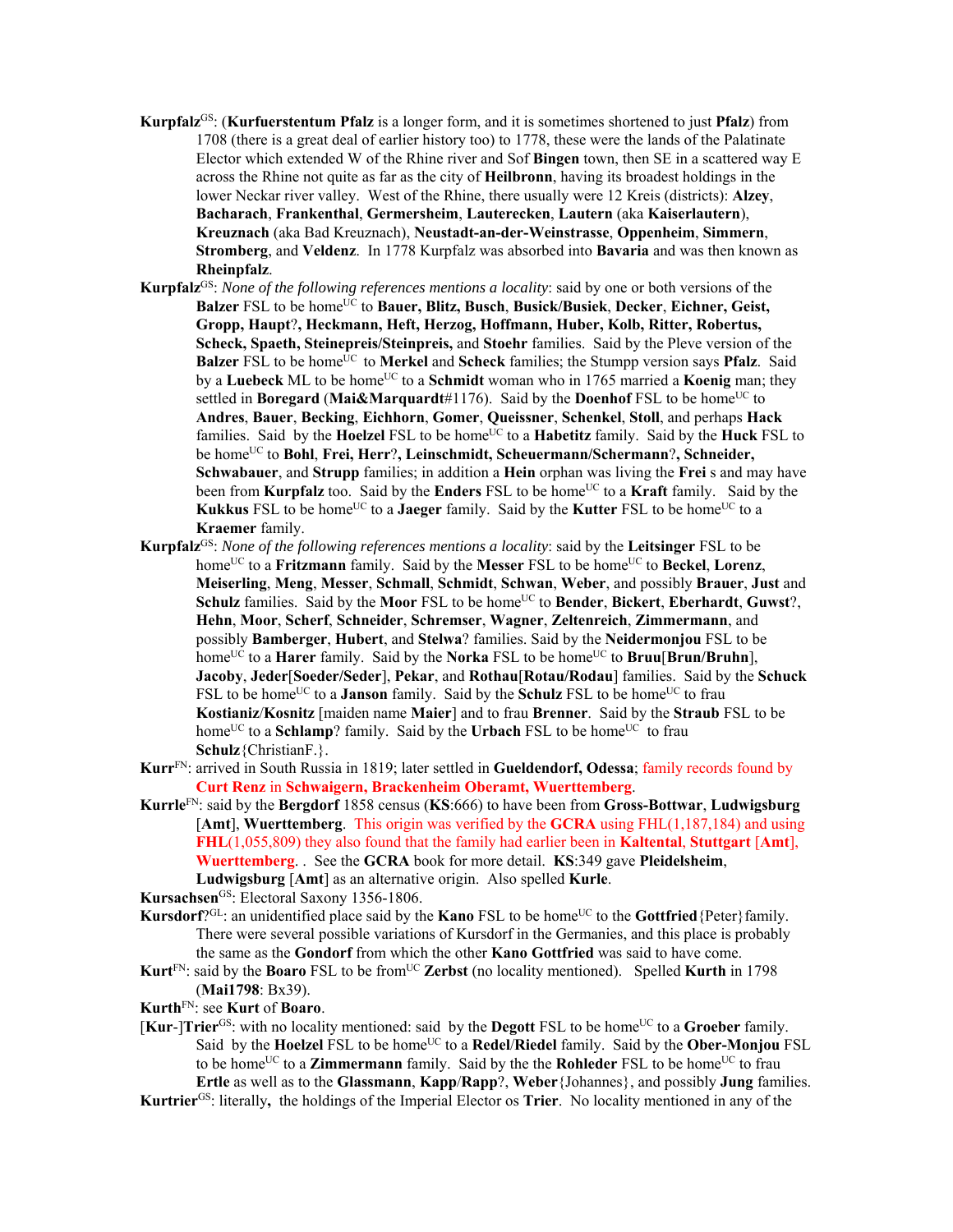following: said by the Leitsinger FSL to be home<sup>UC</sup> to a Pilen family and possibly to a Friedritz family. Said (no other locality mentioned) by the **Mariental** FSL to be home<sup>UC</sup> to the wife of Herr **Schunk**. Said by the **Preuss** FSL to be home to a **Kelner/Koelner/Kellner**? family. Aka **Trier**.

- **Kurtz**FN: said by the 1798 **Balzer** census to be the maiden name of frau **Schneider**{Conrad} (**Mai1798**:Bz3).
- **Kurtz**<sup>FN</sup>{Georg}said by the **Doenhof** FSL to be from<sup>UC</sup> **Riedesel** (no locality mentioned).
- **Kurz**FN{Jacob}: said by **KS**:349 to have leftUC **Elchesheim**, **Rastatt** [**Amt**], **Baden** forUC **Glueckstal**. Not in the 1816 census and no comment by **GCRA**.
- Kurz/Kurtz{Martin}: Lutheran, from<sup>UC</sup> Baden-Durlach Margraviate, arrived at Schleswig city, **Schleswig Royal Duchy** in July 1761. In June 1764, he, his wife {Catharina} and 5 children were granted permission to leave **Denmark**. Before 1775 they had settled in **Schilling** (1775 census #49) (**EEE** p.495).
- **Kurtz**{J.Adam}: from **Stockhausen** near **Wetzlar** married **Walter**{A.Elis.} in **Buedingen** 15 May 1766 (**Mai&Marquardt**#650). On 29 Aug 1766 {Adam & Anna} without children arrived in **Russia**, he said to be from **Riedesel** (**Kulberg**3761). Not found in any later source.

**Kusch**FN: see **Husch**.

- **Kuschedole**, **Poland**: an unidentified place which the **GCRA** found associated with a **Lang** family. Could this have been Koziedoly 16 miles S of **Inowroclaw**, **Poland**?
- **Kusel** [Oberamt]<sup>GL</sup>, **Rheinpfalz**: was 16 miles NW of **Kaiserslautern** city, and was district office for **Hefersweiler**. This is the same place as the next entry, but 50 years later.
- **Kusel**, [**Pfalz**-]**Zweibruecken** [**Duchy**]: is some 20 miles N of **Zweibruechen** city**,** and was said by the **Seewald** FSL to be home<sup>UC</sup> to a **Hiltenberger/Hildenberger** family. Said by the **Straub** FSL to be homeUC to a **Dubhorn** family. Said by the **Volmer** FSL to be home to a **Mosmann** family. Said to be home to<sup>UC</sup> Vexhorn {Christoph} and **Mayer** {Catharina} who were married } in **Friedberg** 9 April 1766 (**Mai&Marquardt**#305).
- **Kusfel**(?)<sup>GL</sup>: an unidentified place said by the **Boaro** FSL to be home<sup>UC</sup> to a **Naumann** family.
- **Kussmaul**FN: listed in the **Bergdorf** censuses (**KS**:661, 667) without origin. Said by **KS**:350 to have been from **Moetzingen**, **Boeblingen** [**Amt**], **Wuerttemberg**. This origin was verified by the **GCRA** using **FHL**(1,475,197). Evidently the Amt jurisdiction was switched to **Herrenberg** sometime after the Kussmaul family left. See the **GCRA** book for more detail.
- **Kustareva**<sup>VV</sup>: a version of the Russian name for **Leitsinger**<sup>VV</sup>.
- **Kustarewo**VV: a version of the Russian name for **Leitsinger**VV.
- **Kustig**{Barbara} FN: in 1798 she is was said to have come from **Rosenheim** (Rw13) but I cannot find her in any FSL.
- **Kutchera**FN: see **Kutscher**{J.Georg}.
- **Kutonin**?<sup>GL</sup>: an unidentified place said by the **Keller** FSL to be home<sup>UC</sup> to an **Acqua** family. Kuhlberg said this was in **Mainz**.
- **Kutsche**r{Barbara}: sister to {J.Georg}. **Bill Pickelhaupt** proved her origin in **Stangenrod** using the Ortssippenbuch for that place.
- **Kutscher**?{Caspar}FN: said by the **Ernestinendorf** FSL to be fromUC **Atzenhain**, [**Hessen-Darmstadt Landgraviate**]. Spelled **Kutscher** in 1798 (**Mai1798**:Er4, 5).
- **Kutscher** {J.Georg}<sup>FN</sup>: said by the **Ernestinendorf** FSL to be from<sup>UC</sup> **Stangenrod**, [**Hessen-Darmstadt Landgraviate**]. Spelled **Kutchera** in 1798 (**Mai1798**:Bx31, Bs28). **Bill Pickelhaupt** proved his origin in **Stangenrod** using the Ortssippenbuch for that place.
- **Kutscher**? {Johann}<sup>FN</sup>: said by the **Ernestinendorf** FSL to be from<sup>UC</sup> Stangenrod, [Hessen-Darmstadt] **Landgraviate**]. Spelled **Kutscher** in 1798 (**Mai1798**:Er12). Cousin to {J.Georg and Barbara}; **Bill Pickelhaupt** proved his origin in **Stangenrod** using the Ortssippenbuch for that place.
- **Kuttendorf**?<sup>GL</sup>: an unidentified place said by the **Paulskaya** FSL to be home<sup>UC</sup> to a **Baum** family. There was a Kuttendorf now called Chotin-ves in the Czech Republic some 32 miles NNE of **Prague**.
- **Kutter**VV (aka **Brehning, Brenning, Karamysh, Neumann, Parafej Chutor, Pfaffenkutter, Popovka, Popowka**) is a German village of the Reformed faith on the western side of the Volga. Its FSL has been published in Pleve, Einwanderung ..., vol.II, pp.475-497. According to it, the first settlers were from the following places with the family names shown here in parens. As in **Huck**,